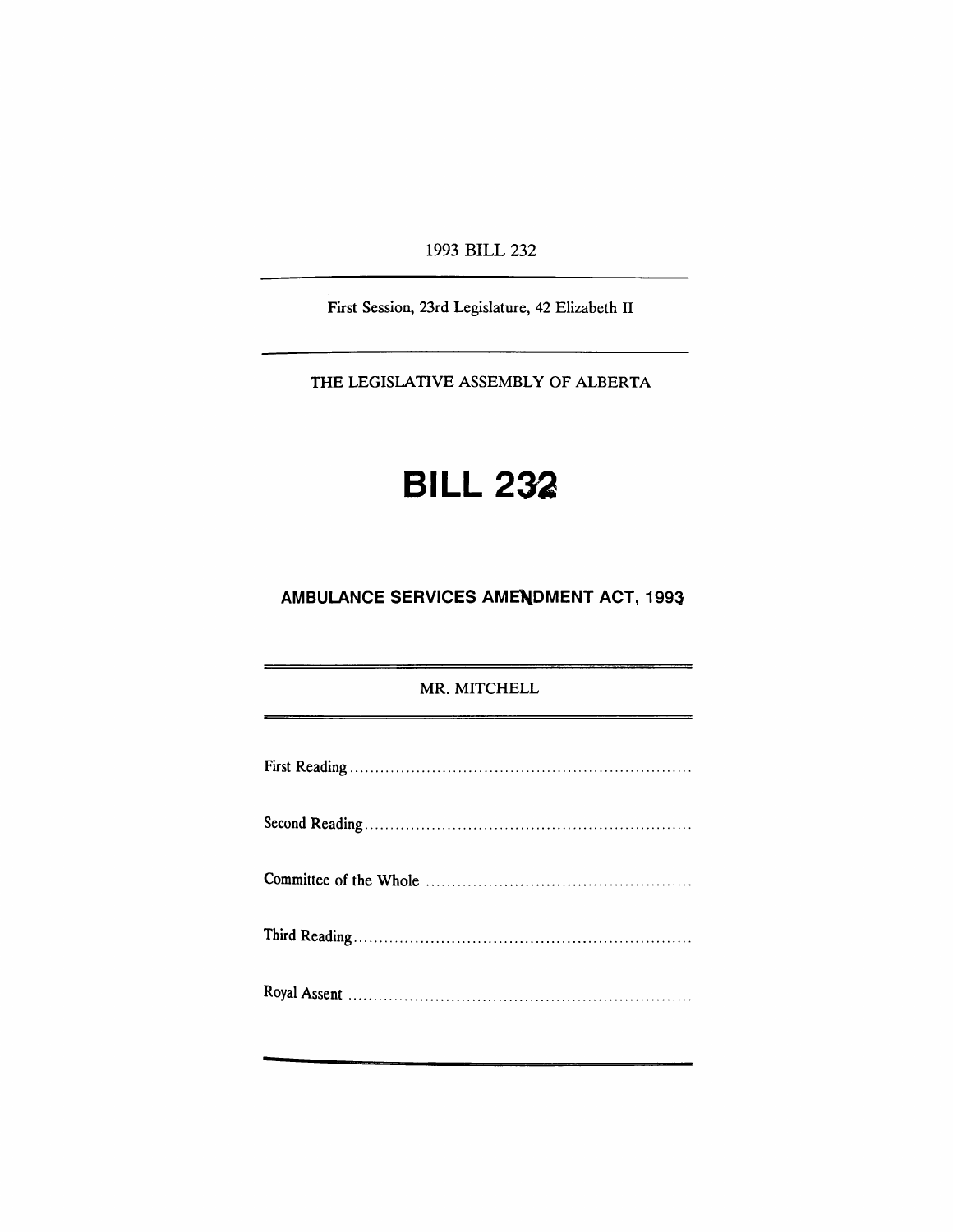*Bill 232 Mr. Mitchell*

## **BILL 232**

#### 1993

#### **AMBULANCE SERVICES AMENDMENT ACT, 1993**

*(Assented to* , 1993)

HER MAJESTY, by and with the advice and consent of the Legislative Assembly of Alberta, enacts as follows:

- *1 The Ambulance Services Act is amended by this Act.*
- *2 The following is added after section 4:*

**4.1** Notwithstanding any other provision of this or any other Act or any regulation, where the physician treating a patient in a hospital facility, whether the patient was admitted to that hospital facility or not, is of the opinion that that hospital is unable to provide adequate medical treatment or services, he may recommend that the patient be transferred to another hospital facility and the Minister shall bear the cost of the transfer.

*3 This Act comes into force on Proclamation.*